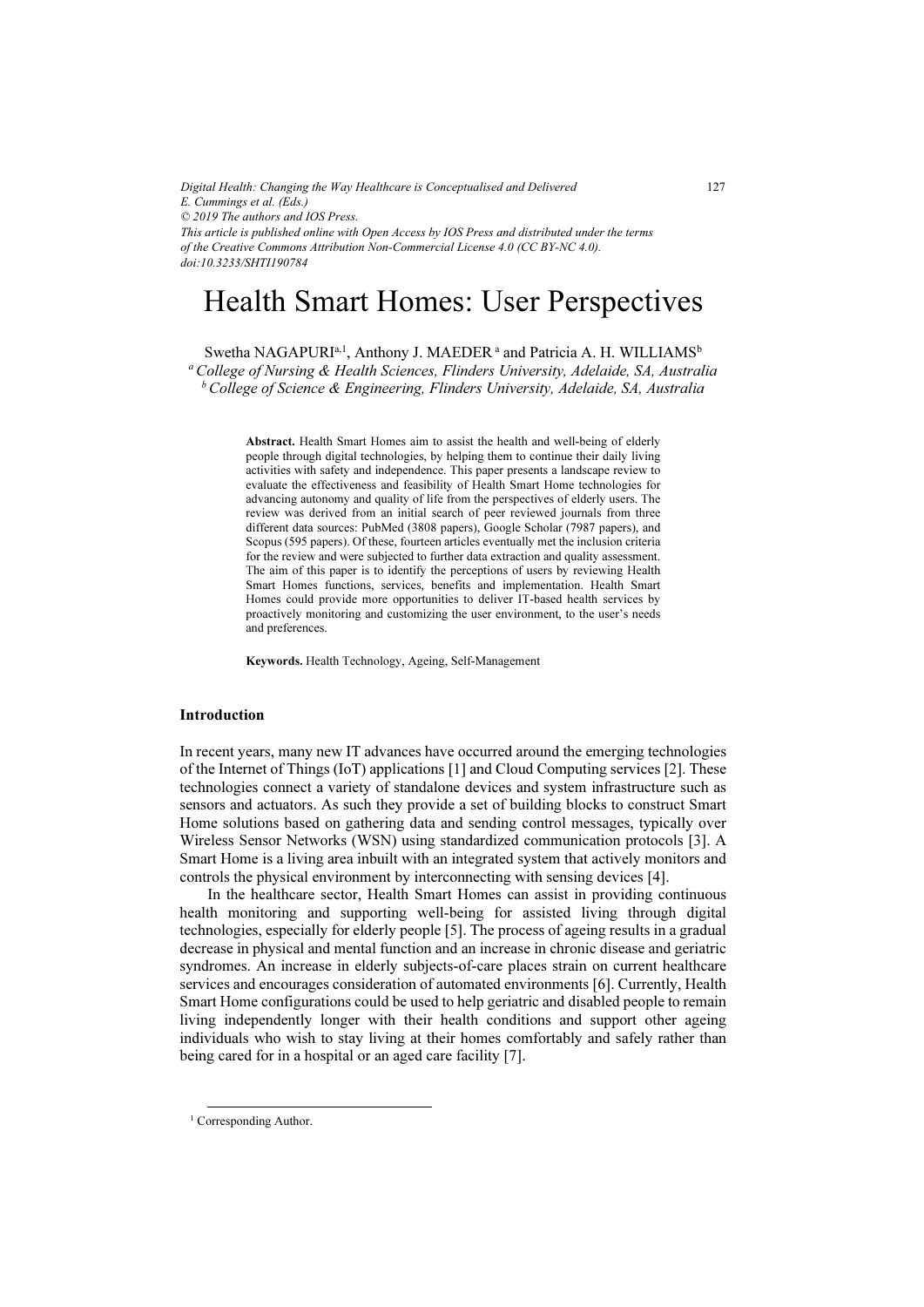Health Smart Homes serve as platform solutions for detecting changes in health conditions, decrease the risk of falls, improve sleep patterns, address vulnerability issues, monitor bathroom activities, provide social connectedness and promote independent living [8]. The technological capabilities required for implementing Health Smart Homes comprise a wide range of sensors, health standards protocols, algorithms and communication devices, which must be used together to manage and promote health sustainability [9]. In the past few years, some of the challenges to successful adoption and implementation faced by Health Smart Homes have been performance, integrity, comprehensive infrastructure, flexible system architecture and interoperable functioning of devices in coordination with subsystems to provide automated home solutions [10]. The aim of this paper is to characterize the landscape of Health Smart Homes from the perspectives of the user (i.e. occupier) by reviewing their functions, services, benefits and implementation. In the future, there will be more opportunity to deliver IT-based services through proactive monitoring and customization to meet user needs and preferences. Therefore, this paper will contribute to a broader understanding of the acceptance and perceptions of Health Smart Homes and inform future user perspectives associated with deployed healthcare information systems.

#### 1. Methodology

This paper is a scoping review based on papers selected from PubMed, Google Scholar, and Scopus. PubMed is a search engine which accesses the MEDLINE database, covering all the life sciences and biomedical sectors. Google Scholar automatically collects published articles on all topics broadly from recognized peer reviewed publications. Scopus covers the Web of Science (WOS) database which includes health sciences, life sciences, physical sciences and social sciences.

To design a unified framework, one needs to identify more precisely the healthcare actors' functionality requirements, and the use of an architecture-based approach in contributing towards self-management. The search terms were thus initially selected to analyze the topic area broadly, in the above three distinct areas: System Architecture, User Requirements and Self-Management. Thus, a repetitive trial of search formulas were developed and applied, leading to the refinement of search terms which were ultimately included on the basis of iterative inspection of their results.

Search of articles published from 2008 onwards provided a 10-year search window to focus on the latest Health Smart Home technologies. A final query string for terms occurring anywhere in titles or abstracts or bodies of text was designed as follows:

"smart home" OR "ubiquitous home" OR "automated home" OR "ambient assisted living" AND "aged people" OR "gerontechnology" OR "ageing population" AND "quality of life" OR "self-management" OR "self-care".

The initial search resulted in PubMed (3808 papers), Google Scholar (7987 papers), and Scopus (595 papers). From this set of articles, 166 articles were selected based on the article titles, from which 82 articles were further selected by abstracts, and finally 14 articles were selected based on the scope of introduction, conclusion and full-text review. The remaining articles were rejected as they did not provide enough information covering the above three specific areas on Smart Home technologies. Duplicate articles were excluded. The full citations of the papers selected are provided in the References section.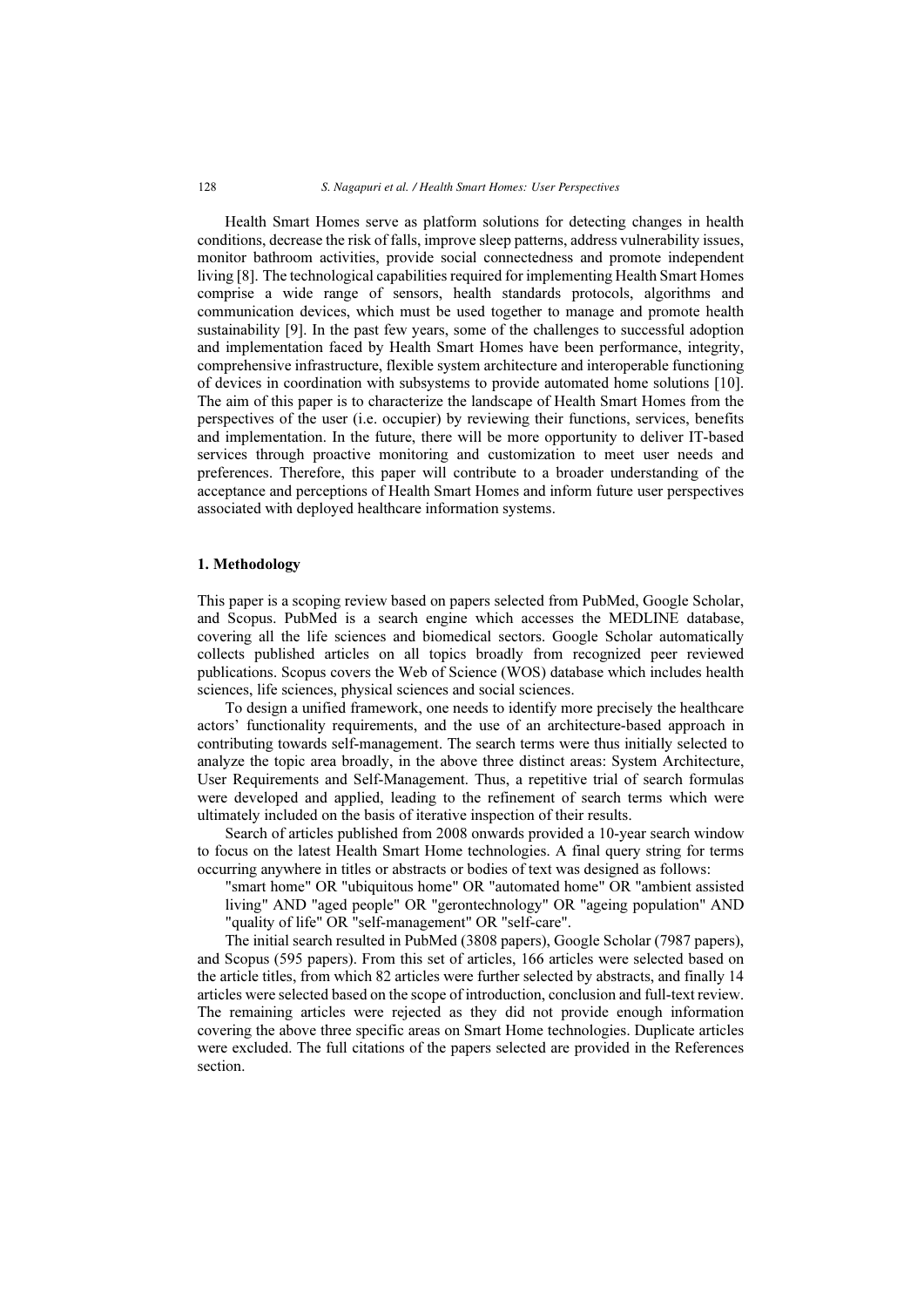Evaluation was conducted only for articles on specific studies: systematic reviews were excluded as they concentrated on summarizing evidence rather than analysis of user perspectives. Each finally selected article was then evaluated by the researchers in consultation. Articles were examined irrespective of study designs and various countries with different Smart Home technologies designs were included.

# 2. Results

The fourteen finally selected studies all included people of ages above 65 years. The health purposes of the Health Smart Homes for study participants were heterogeneous. Some studies included healthy older adults, while other studies included patients with neurological disabilities, dementia, Chronic Obstructive Pulmonary Disease (COPD), acquired brain injury, diabetes, Alzheimer's disease and other chronic diseases. The range of cases presented in these papers is summarized in Table 1. Most of the studies assessed with Health Smart Homes included multiple actors: most commonly elderly people, caregivers, healthcare staff and medication advisors.

Table 1. Study results of users in Health Smart Homes describing by operational model function, user requirements, system requirements and improvement outcome.

| Paper<br>Ref | Operational<br>Model<br><b>Functionality</b>                                                                                | <b>User</b><br>Requirement                  | System<br>Architecture                      | <b>Outcomes</b>                                                                     |
|--------------|-----------------------------------------------------------------------------------------------------------------------------|---------------------------------------------|---------------------------------------------|-------------------------------------------------------------------------------------|
| [11]         | Self-management system for<br>physical<br>exercise<br>and<br>performance evaluation                                         | Usability,<br>functionality,<br>scalability | Proposed<br>health system<br>infrastructure | Patient engagement, self-<br>management, care delivery                              |
| $[13]$       | Cognitive<br>assistance<br>for<br>participants social-activities<br>and daily activities                                    | Usability,<br>quality of life               | Inbuilt Smart<br>Home                       | Interpersonal relationships,<br>community life, physical,<br>cognitive behaviourals |
| $[14]$       | Monitoring the activity, diet<br>and exercise compliance of<br>diabetes patients                                            | Accessibility,<br>quality of life           | Inbuilt Smart<br>Home                       | Self-management education,<br>low cost health-assistance,<br>behavioural monitoring |
| [19]         | Monitor senior adults' daily<br>behaviours and the living<br>environment                                                    | Feasibility,<br>quality of life             | Inbuilt Smart<br>Home                       | Interoperability, behavioural<br>monitoring                                         |
| [20]         | Monitor the physical and<br>cognitive function                                                                              | Acceptance,<br>perception                   | Inbuilt Smart<br>Home                       | Self-management,<br>behavioural monitoring                                          |
| [16]         | Motivational gaming system<br>increase the physical<br>to<br>of<br>elders<br>activity<br>with<br>complex chronic conditions | Scalability,<br>integrity,<br>user-friendly | Inbuilt Smart<br>Home                       | Self-management                                                                     |
| [21]         | Monitor the physical activity                                                                                               | Functionality                               | Home<br>automation                          | Behavioural patterns                                                                |
| $[24]$       | Monitor inhaling, exhaling<br>and heartbeats                                                                                | Adaptability                                | Inbuilt Smart<br>Home                       | Self-management                                                                     |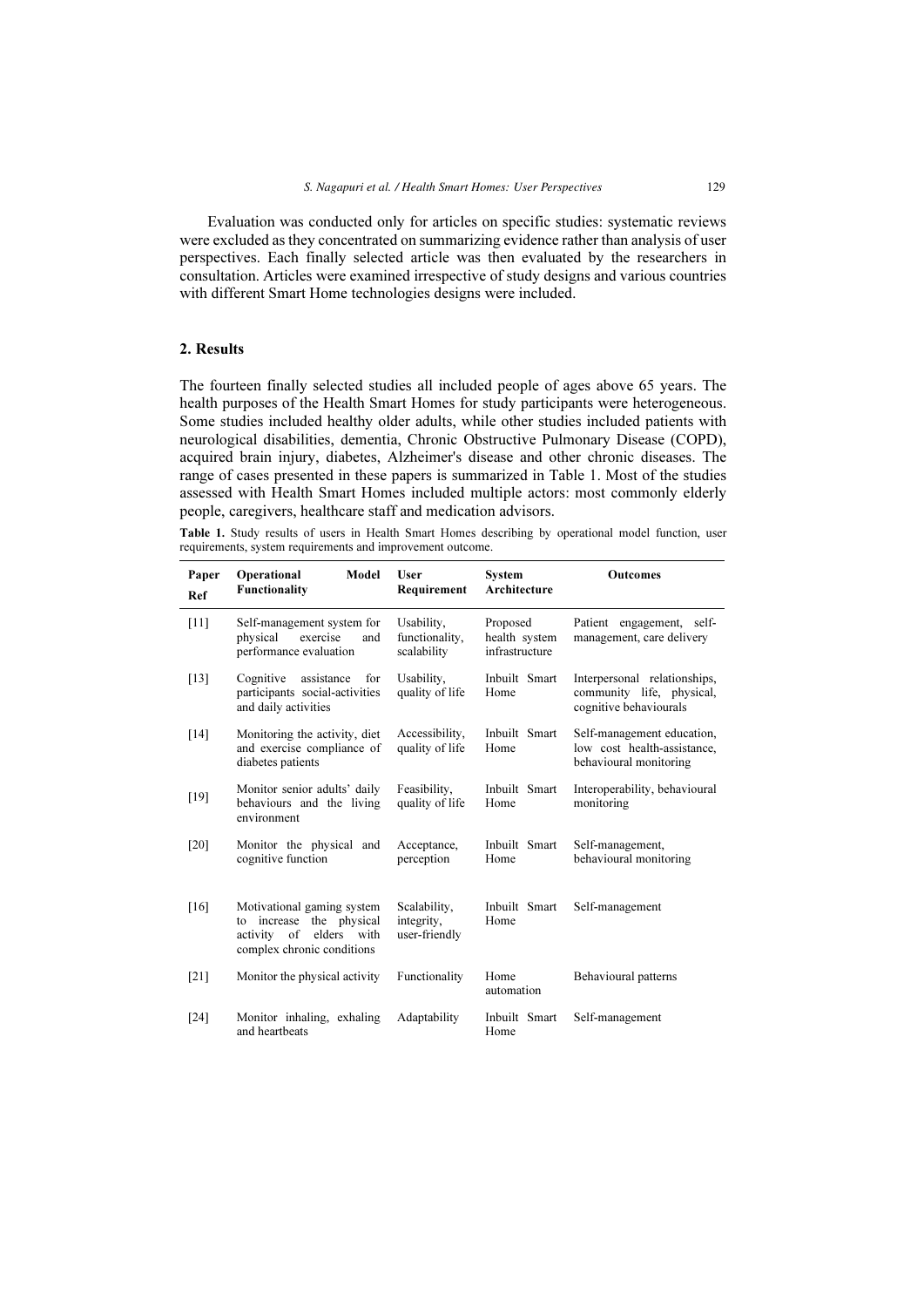| $[15]$ | Cognitive<br>assistance<br>for<br>rehabilitation patients with<br>traumatic brain injury (TBI)      | Functionality,<br>patient safety | Proposed<br><b>TAMPA</b><br><b>Smart Home</b> | Medication<br>management,<br>behavioural patterns |
|--------|-----------------------------------------------------------------------------------------------------|----------------------------------|-----------------------------------------------|---------------------------------------------------|
| $[22]$ | To assist mobility impaired<br>patients                                                             | Efficacy, user<br>compatibility  | Inbuilt Smart<br>Home                         | Quality of life, self-efficacy<br>and safety      |
| [18]   | Monitoring an elderly person<br>in a fall detection system                                          | Compatibility<br>, ease to use   | Integrated<br><b>Smart Home</b>               | Quality of life                                   |
| [12]   | To regulate indoor air quality<br>through control of external<br>environment.                       | Low-cost<br>solution             | Proposed<br><b>Smart Home</b>                 | Quality of life                                   |
| $[17]$ | Multimodal sound corpus<br>acquisition labelling used for<br>sound<br>and<br>speech<br>recognition. | Compatibility<br>, ease to use   | Sweet Home<br>project                         | Wellbeing, reliance                               |
| [23]   | Monitor<br>various<br>memory<br>disorders, sensory problems                                         | Accessibility,<br>efficiency     | Home<br>automation                            | Quality of life                                   |

#### 2.1. Operational Model Functionality

From the reviewed fourteen papers, it was evident that Health Smart Homes, equipped with monitoring technologies and application features, are used to address a range of health and well-being issues in the elderly people. In the papers, it was reported that engaging people with technology is perceived as an appropriate approach to support ageing. The technologies can further be classified into specific categories of as follows.

#### 2.2. Physiological Health Smart Home Monitoring

Four papers cited physiological monitoring as one of the most widely used applications for assessing physiological measures such as vital signs. This also enables assurance of medication compliance by caregivers who monitor behavioural patterns, and by users for self-medication management. Daily alert systems notify user performance and provide feedback to healthcare professionals (doctors and nurses). Similarly, family members who wish to visit, call or text elders also receive similar alerts [15, 16, 20, 24].

The paper by Helal et al. [15] investigates inbuilt Smart Home remote monitoring technology used to monitor the activity, diet and exercise compliance of diabetes patients and evaluate the effects of alternative medicine and behaviour regimens by activity recognition and analyzing of chewing motions. This helps to improve the effectiveness of diabetes self-management education along with individual behavioural monitoring of the patients. Another example, by Lim et al. [16] describes an integrated inbuilt userfriendly Smart Home system used to monitor physical activity and weight management through a motivational exercise gaming system, to increase the physical activity of elders with complex chronic conditions (e.g. diabetes and congestive heart failure) by selfmanagement.

A similar example is provided by Tomita et al. [20] where a Smart Home technology is used to monitor the physical and cognitive function of community dwelling older patients. It has been shown that formal or informal caregiving can positively impact patients mental and physical conditions, and thus, improve the quality of life of patients living at home or alone in a community. A Smart Home inbuilt technology, Vital Radio,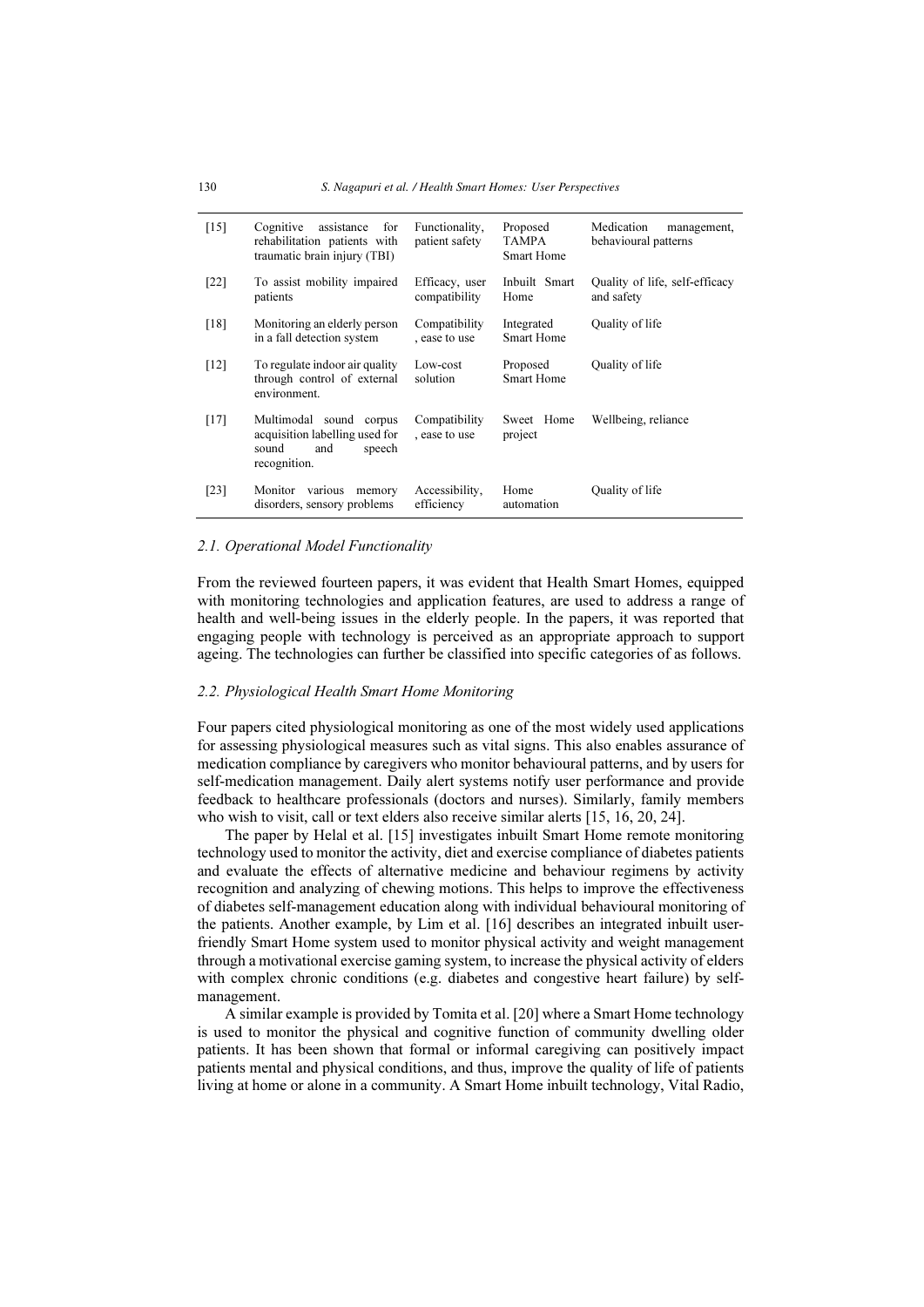described by Adib et al. [24] is used to self-monitor vital signs and heart rates of multiple elderly patients at a time after exercise by evaluating user aspiration. This self-managing solution is used to monitor the minute movements caused by inhaling, exhaling and heartbeat without body contact.

#### 2.3. Functional Health Smart Home Monitoring

Two papers reported that functional monitoring is a widely used application to measure Activities of Daily Living (ADLs) such as routine work, nutrition, sleep patterns of elderly residents and assistance provided by caregivers [11, 12].

In the paper by Terius-Padron et al. [11] a proposed health system infrastructure creates a use case to monitor a COPD patient's physical activities as advised by the doctor, to test the set-up of the devices including accelerometers, using activity recognition from video, and measuring breathing performance and air quality to improve health conditions of an end user by providing performance feedback. This user-centered designed self-management system technologically builds multi-use cases with similar user requirements to organize a feasibility framework. Any disturbances in sleeping patterns could reduce mobility functions and social contact of elderly people. Also, Smart Homes can monitor dietary habits of patients to measure the quality of their nutrition. However, with the data collected from Smart Home sensors, it is sometimes difficult for the caregiver to identify daily user needs such as cleaning, cooking, showering etc. as it varies from person to person. Another similar example, by Fong and Fong [12] describes an integrated system architecture used to self-manage user performance. This costeffective proposed Smart Home control management system (based on a Bayesian framework algorithm) is used to regulate indoor air quality through control of airconditioning and heating system and to monitor elderly asthma patients, minimizing the risks and improving their quality of life.

#### 2.4. Social Interaction Health Smart Home Monitoring

The paper by Levasseur et al. [13] investigates a Smart Home inbuilt technology, identifies the needs of people and user acceptance with acquired brain injury in the development of a collective community Smart Home by the Human Development Model-Disability Creation Process (HDM-DCP) model designed for cognitive assistance for a participant's social activities and daily activities, by identifying the stakeholder's interpersonal relationships needed for independent living. Personalized needs with TBI patients such as mobility and personal care support is provided by caregivers. Lack of knowledge on Health Smart Homes and usage of technologies is a drawback for many caregivers in identifying user needs. Healthcare providers nevertheless wish to actively monitor daily activities of the users in these situations.

Another example, by Vacher et al. [17] describes a Smart Home Project used for multimodal sound corpus acquisition and labelling techniques for speech and sound recognition. This is used to detect distress situations and social inclusion for the wellbeing of the elderly person, as reduced socialization or communication often leads to distress conditions. Caregivers support informed through smart technologies in this way can improve the elder's safety. This proposed inbuilt voice technology system is designed to monitor the behavioural patterns of the patients and improve their stability. It is easy to connect an existing system by adapting to the user's preferences. However,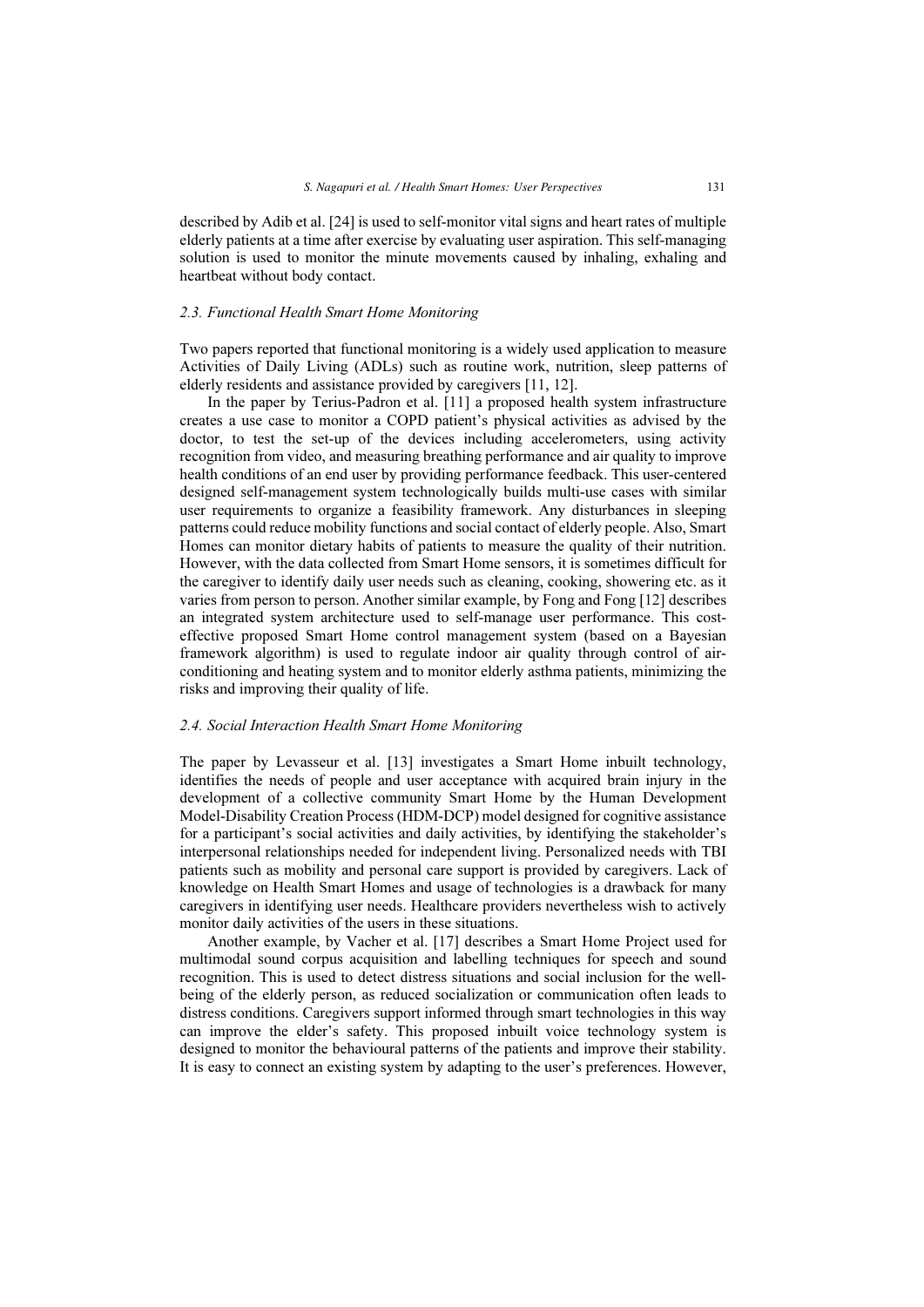limited supporting evidence is provided on how social interactions could improve a person's independence [13, 17].

# 2.5. Safety Health Smart Home Monitoring

The paper by Yu et al. [18] investigates a new computer vision-based, directed acyclic graph support vector machine (DAGSVM) system integration for Smart Homes used to build a fall detection system based on posture recognition. It is compatible, convenient and not affected by background noise in the environment. In the associated fall prevention study, fall detection signals were sent to the caregivers. An addition of multiple cameras yielded good performance with a fall detection rate of 97.08%. Another example, by Yu et al. [19] describes an inbuilt Smart Home technology (unobtrusive sensors) used to monitor a person's daily behaviours in the living environment of their residential homes. This uses the application of unobtrusive sensors for mobility function, interoperability, hazards and abnormalities, and behaviour monitoring to achieve limited supporting evidence on fall prevention and mobility functions to maintain independence and quality of life of persons at their living environment [18, 19, 20].

### 2.6. Cognitive Support Health Smart Home Monitoring

People with dementia and other neurological disorders needs assistance in ADL activities and in some cases 24 hours of assistance is provided by nurses and family caregivers because of a person's poor cognitive capability. Four papers discuss Health Smart Home prompts such as alarm and reminders to help the elderly residents to complete tasks [14, 21, 22, 23].

The Tampa Smart Home described by Jasiewicz et al. [14] is a supportive environment that helps in assisting cognitive rehabilitation patients with Acquired Brain Injury by continuously monitoring the movements and remembering the appointments and patients progress with clinical staff. Discharge eligibility of rehabilitative patients is determined based on patient's behavioural patterns. Patient safety and tracking and medication management is done by an RFID-based method. Another example, by Lotfi et al. [21] describes a standard home automation system with sensors are used to monitor the physical activity of dementia patients and their behavioural patterns are noted from the case studies by the users and caregivers. A limited number of dementia occupants participated in the ADL activities, and identifying changing patterns in the behaviour of patients is closely observed by caregivers. However, multiple occupancy research studies using semantic modelling yields better results. A similar example is provided by Gentry [22] where a Smart Home for neurological disability patients is used to assist mobility impaired patients through caregivers or family support. Future research establishing efficacy in areas of patient safety and medication management would improve circumstances for a disability group or occupant. An experimental home automation infrastructure protocol, described by Lapointe et al. [23] is used to measure the quality of life by monitoring memory disorders, aphasia, agnosia, and sensory problems in mild to moderate Alzheimer's patients. Evaluation of verbal prompts maximizes the prompting efficiency and improves quality of life to patients and their caregivers.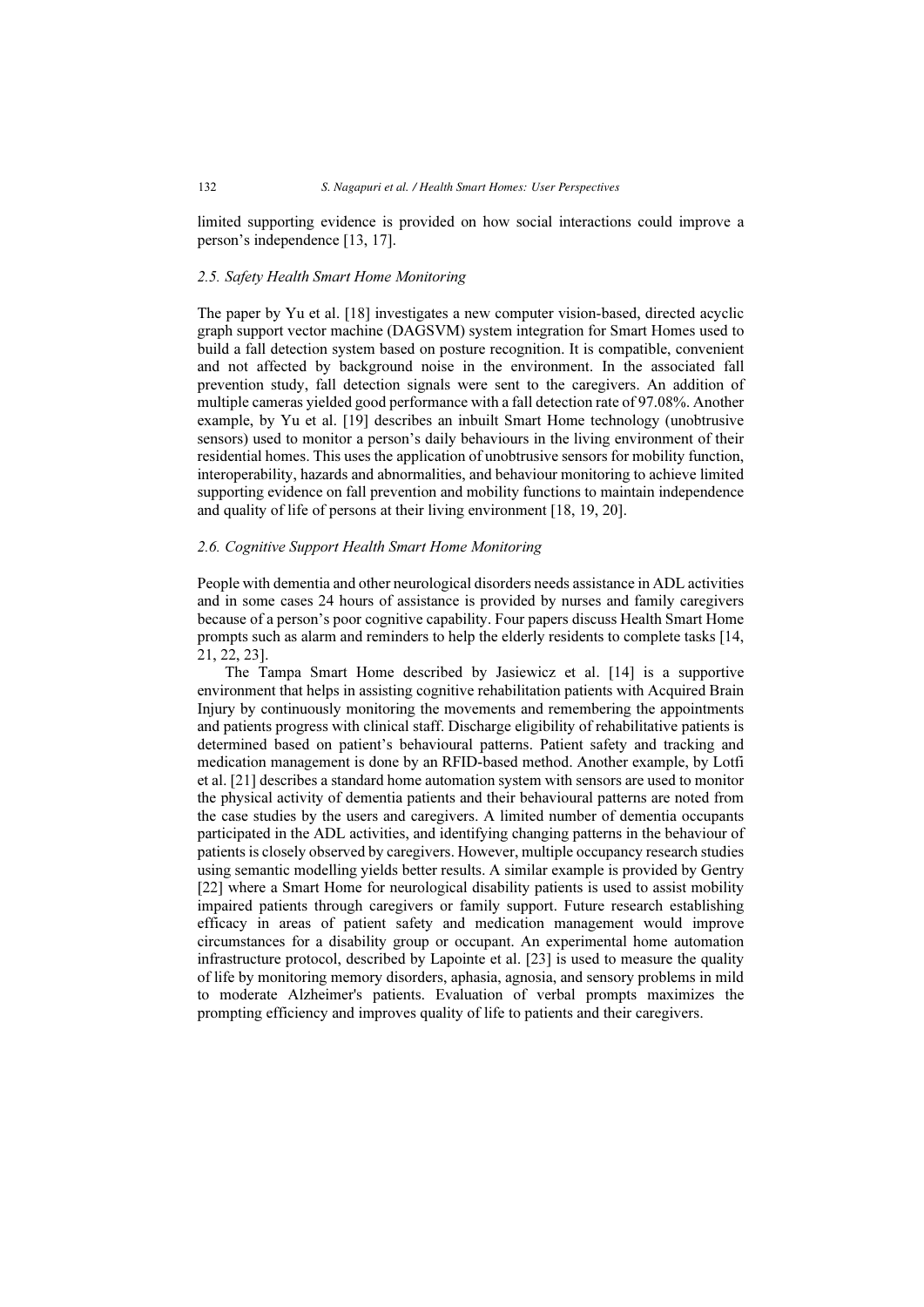# 3. Discussion

This Health Smart Home literature review indicates contemporary focus areas from the user perspective including self-management, monitoring behavioural patterns, physical activities, medication management and motivational strategies. Also, there is a clear aspiration that the usage of Health Smart Homes would empower elderly patients, caregivers and healthcare professionals for improving longevity of life.

Users within these studies engaged in educational management to understand their health condition and their key role in self-managing by following the instructions of healthcare professionals in home monitoring interventions [15]. Studies with less participation and knowledge in the engagement of integrated Health Smart Home interventions reported lower effectiveness in achieving desirable behavioural patterns and levels of physical activities in the initial testing phase. Additionally, users with more self-motivation were found to improve their health performance and more actively monitor vital signs and their physical activity. By using Health Smart Homes, setting user goals can be accomplished to motivate the participants to stay healthy at home, which has been shown to reduce hospital admissions [17].

A major limitation identified is the feasibility issues for implementing and maintaining Health Smart Homes in rural and remote areas rather than in cities. Major privacy concerns were also reported in designing future smart home technologies. Also, in some studies, it was indicated that safety concerns, data management protocols and ethical considerations should be addressed in protecting the user of the Health Smart Home, with respect to communication devices and sensors [11].

Most of the usability of Health Smart Home technology papers lacked detail in explaining the application of the Unified Theory of Acceptance and Use of Technology (UTAUT) theoretical model for analyzing the responses of the users. A targeted conceptual framework for such usability studies in future research would help to improve the acuity with which impacts on quality of life of consumers could be assessed [12].

# 4. Conclusion

The advanced technologies development in Health Smart Homes, which tends to dominate the literature, can be usefully augmented by insights on user perspectives such as the functionality, integration and user acceptance. Overall, the papers indicated that there is wide acceptance that the user involvement is needed in all stages of Health Smart Home system design, implementation, testing, and that development of a framework that empowers end user satisfaction would be useful. Lack of knowledge on user profile, clinical effectiveness and integration with the existing systems will influence the future research on organizing a proposed "unified framework" for this purpose [25]. On the other hand, the failure of a system, implementation and testing is often linked with lack of communication and collaboration between users and technology developers. Nurses, clinicians and healthcare providers are experts in domain with knowledge about Health Smart Home system needs and potential functional requirements. Indeed, it is also important for elderly people and disabled patients to actively participate for their own well-being rather than being passive recipients and relying on others such as their caregivers.

The sorts of technologies and level of complex consequences identified in this paper demonstrate that there is generally an emphasis in Health Smart Homes research on the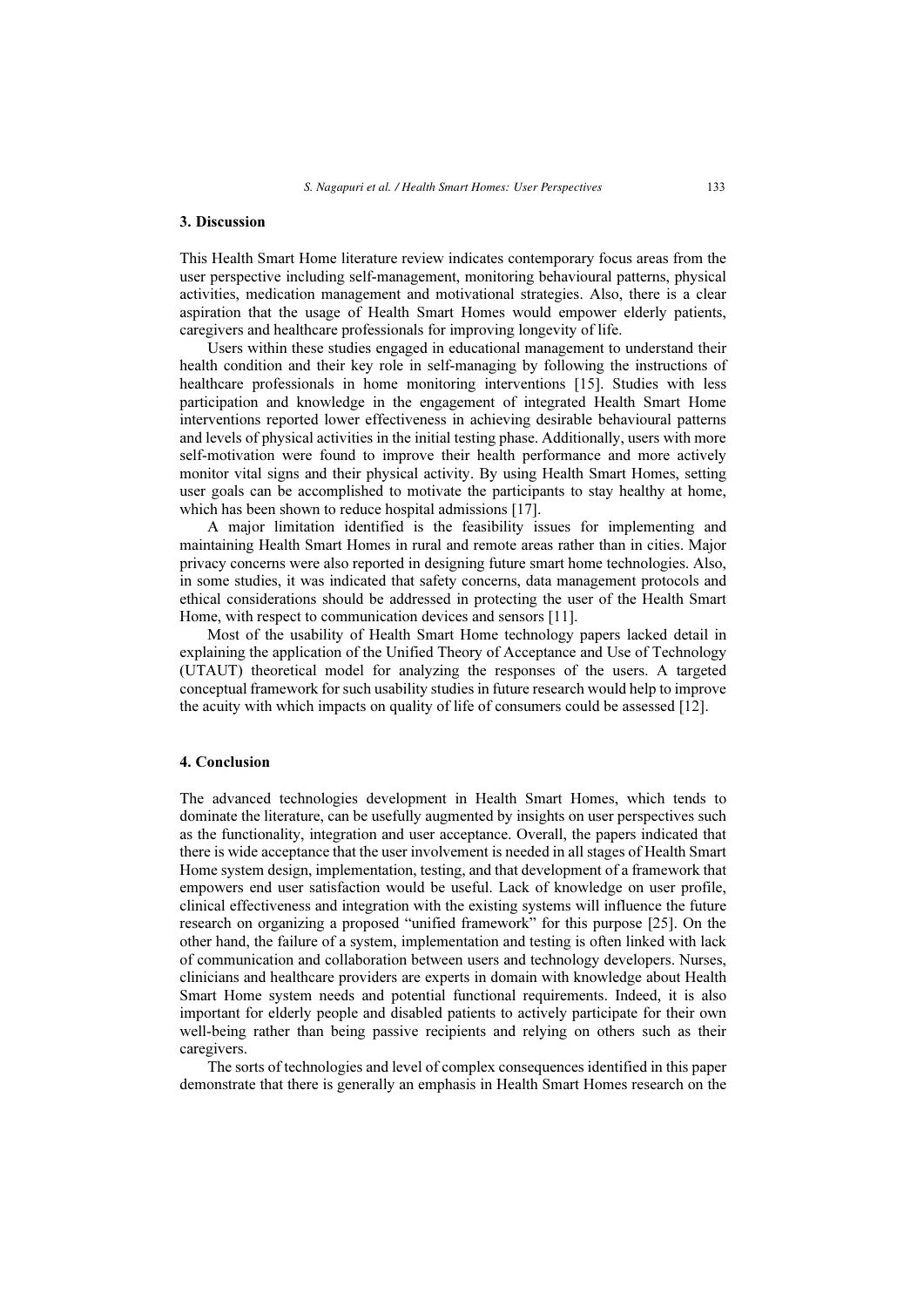technical aspects rather than in meeting user needs, either directly or indirectly. Therefore, further user-focused research must be used to explore Health Smart Homes, alongside the health benefits and cost effectiveness factors, to understand how we can best empower the elderly user for independent living and self-caring in their own space. Together, these considerations highlight the gap between the current adaptive Health Smart Home systems and future user preferences, that would be needed to ensure useracceptance and integration.

#### References

- [1] N. Gershenfeld, R. Krikorian and D. Cohen, Internet of Things, Scientific American 291 (2004), 76-81.
- [2] R. Buyya, C.S. Yeo, S. Venugopal, J. Broberg and I. Brandic, Cloud computing and emerging IT platforms: Vision, hype, and reality for delivering computing as the 5th utility, Future Generation computer systems 25 (2009), 599-616.
- [3] G.J. Pottie and W.J. Kaiser, Wireless integrated network sensors, *Communications of the ACM* 43 (2000), 51-58.
- [4] S.S. Intille, Designing a home of the future, IEEE pervasive computing 1 (2002), 76-82.
- [5] I. Korhonen, J. Parkka and M. V. Gils, Health monitoring in the home of the future, IEEE Engineering in medicine and biology magazine 22 (2003), 66-73.
- [6] G. Demiris and B.K. Hensel, Technologies for an aging society: a systematic review of "smart home" applications, Yearbook of medical informatics 3 (2008), 33-40.
- [7] V. Rialle, F. Duchene, N. Noury, L. Bajolle and J. Demongeot, Health smart home: information technology for patients at home, Telemedicine Journal and E-Health 8 (2002), 395-409.
- [8] M. Chan, D. Esteve, C. Escriba and E. Campo, A review of smart homes—Present state and future challenges, Computer methods and programs in biomedicine 91 (2008), 55-81.
- [9] D. H. Stefanov, Z. Bien and W.C. Bang, The smart house for older persons and persons with physical disabilities: structure, technology arrangements, and perspectives, IEEE transactions on neural systems and rehabilitation engineering 12 (2004), 228-250.
- [10] S. Koch, Healthy ageing supported by technology-a cross-disciplinary research challenge, Informatics for Health and Social Care 35 (2010), 81-91.
- [11] J. G. Terius-Padron, G. Kapidi, S. Fallmann, E. Merdivan, S. Hanke, R. I. Garcia-Betances and M.F. Cabrera-Umpierrez, Towards Self-management of Chronic Diseases in Smart Homes: Physical Exercise Monitoring for Chronic Obstruction Pulmonary Disease Patients, IEEE International Conference on Pervasive Computing and Communications Workshops (PerCom Workshops) (2018), 776-781.
- [12] A. C. M. Fong and B. Fong, Indoor air quality control for asthma patients using smart home technology, IEEE 15th International Symposium on Consumer Electronics (ISCE) (2011), 18-19.
- [13] M. Levasseur, H. Pigot, M. Couture, N. Bier, B. Swaine, P. Y. Therriault and S. Giroux, Identifying participation needs of people with acquired brain injury in the development of a collective community smart home, Disability and Rehabilitation: Assistive Technology 11 (2016), 636-644.
- [14] J. Jasiewicz, W. D. Kearns, J. Craighead, J. L. Fozard, S. Scott and J. McCarthy, Smart rehabilitation for the 21st century: the Tampa Smart Home for veterans with traumatic brain injury, Journal of rehabilitation research and development 48 (2011).
- [15] A. Helal, D. J. Cook and M. Schmalz, Smart home-based health platform for behavioral monitoring and alteration of diabetes patients, Journal of diabetes science and technology 3 (2009), 141-148.
- [16] J. H. Lim, A. Zhan, J. Ko, A. Terzis, S. Szanton and L. Gitlin, A closed-loop approach for improving the wellness of low-income elders at home using game consoles, IEEE Communications Magazine 50 (2012), 44-51.
- [17] M. Vacher, D. Istrate, F. Portet, T. Joubert, T. Chevalier, S. Smidtas and S. Meniard, The sweet-home project: Audio technology in smart homes to improve well-being and reliance, Annual International Conference of the IEEE Engineering in Medicine and Biology Society (2011), 5291-5294.
- [18] M. Yu, A. Rhuma, S. M. Naqvi, L. Wang and J. Chambers, A posture recognition-based fall detection system for monitoring an elderly person in a smart home environment, IEEE transactions on information technology in biomedicine 16 (2012), 1274-1286.
- [19] J. Yu, N. An, T. Hassan and Q. Kong, A Pilot Study on a Smart Home for Elders Based on Continuous In-Home Unobtrusive Monitoring Technology, HERD: Health Environments Research & Design Journal (2019), 1937586719826059.